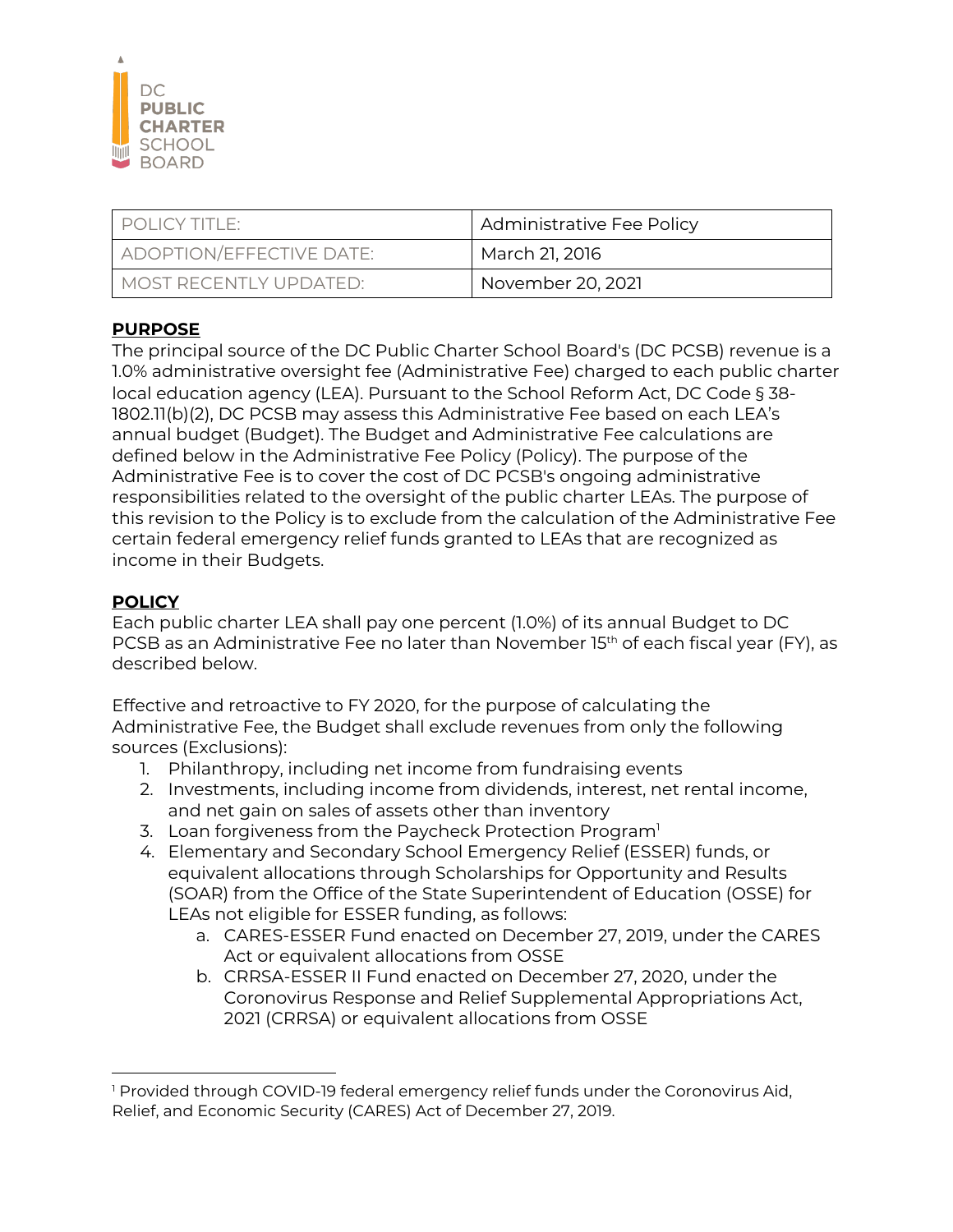

- c. ARP-ESSER III Fund enacted March 11, 2021, under the American Rescue Plan (ARP) Act or equivalent allocations from OSSE
- 5. Employee Retention Tax Credit received under the CARES Act or ARP Act
- 6. OSSE grants for COVID-19 testing, school-based clinical support, and contact tracing
- 7. OSSE Public Charter School Reopening Grant (FY21)
- 8. OSSE Public Charter School Reopening Facilities Grant (FY22)
- 9. Federal Communication Commission's Emergency Connectivity Fund

Each FY, DC PCSB issues two invoices to each LEA as follows and may issue additional invoices and/or credits as needed:

- 1. The first invoice, issued in October and due and payable by law<sup>2</sup> to DC PCSB by November 15<sup>th</sup>, is based on:
	- a. Forecasted local public revenues derived from the Uniform Per Student Funding Formula (UPSFF) applied to the LEA's October pre-audited certified enrollment multiplied by one percent (1%), plus
	- b. All other LEA revenues, other than the Exclusions, from the LEA's latest Budget multiplied by one percent (1%)
- 2. The second invoice, issued in the following summer and due and payable to DC PCSB or credited to the LEA, as the case may be, by November 15<sup>th</sup> following its issuance, is a true-up adjustment of the first invoice from the prior FY to reflect the final revenue amounts included in the LEA's IRS Form 990 multiplied by one percent (1%)
- 3. At the sole discretion of DC PCSB, a discount on the Administrative Fee (Discount) may be provided to the LEAs and reflected in the invoices:
	- a. In advance of each FY, the DC PCSB Finance Committee or the DC PCSB Board shall determine the Discount, if any, that shall be offered to each LEA for the subsequent FY
	- b. If DC PCSB decides to offer a Discount for the subsequent FY, it shall endeavor, but is not required, to notify the LEAs by December 31<sup>st</sup> prior to the start of the subsequent FY; otherwise, the LEAs should not include in their subsequent FY Budgets any Discount
	- c. The Discount, if any, shall be eliminated for any LEA that does not pay any of its DC PCSB invoices by their due date
	- d. DC PCSB reserves the right to eliminate all or a portion of the Discount at any time and for any reason and to assess the full Administrative Fee authorized under DC Code § 38-1802.11(b)(2)

<sup>2</sup> DC Code § 38-1802.11(b)(2).